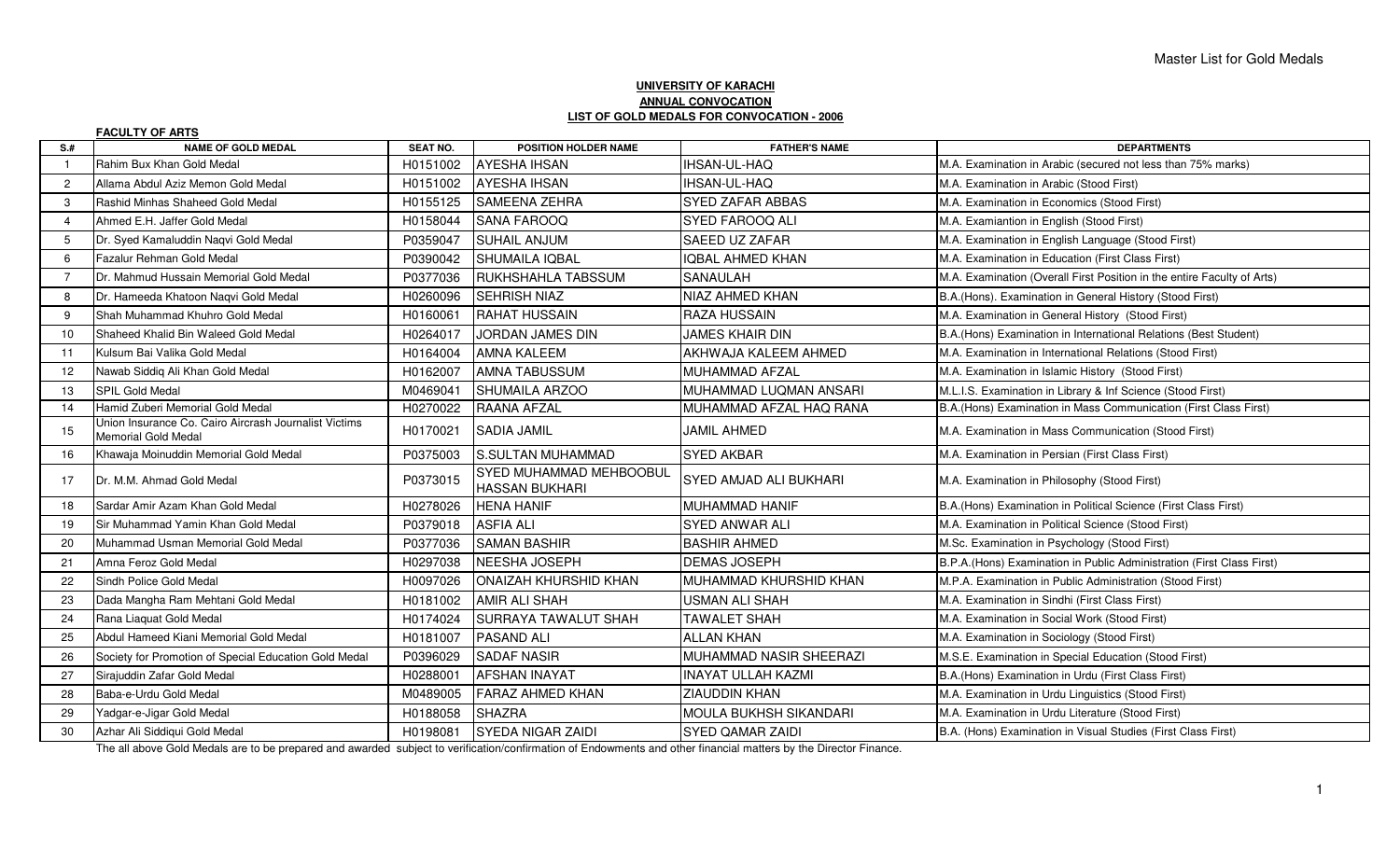|     | <b>SCIENCE</b>                                                                                                                                                   |          |                             |                             |                                                                                                 |
|-----|------------------------------------------------------------------------------------------------------------------------------------------------------------------|----------|-----------------------------|-----------------------------|-------------------------------------------------------------------------------------------------|
| 31  | Mian Muhammad Shafi Gold Medal                                                                                                                                   | H0101002 | <b>ADEELA SHAIKH</b>        | <b>SANAULLAH SHAIKH</b>     | M.Sc. Examination in Applied Chemistry (Stood First)                                            |
| 32  | Amna Feroz Gold Medal                                                                                                                                            | B0133020 | MUHAMMAD SUFYAN KHAN        | MUHAMMAD USMAN KHAN         | First Position in Bachelor of Chemical Technology (BCT)                                         |
| 33  | Kabir Bhiemji Gold Medal                                                                                                                                         | P0303049 | <b>SANA ASLAM</b>           | MUHAMMAD ASLAM              | M.Sc. Examination in Applied Physics (Stood First)                                              |
| 34  | Syed Abid Ali Zaidi Gold Medal                                                                                                                                   | H0104004 | <b>ALIYA RIAZ</b>           | RIAZ AHMED                  | M.Sc. Examination in Biochemistry (First Class First)                                           |
| 35  | Mahmood-ul-Haque Usmani Gold Medal                                                                                                                               | H0131023 | <b>MOONA IQBAL</b>          | <b>IQBAL AHMED</b>          | M.Sc. Examination in Biotechnology (First Class First)                                          |
| 36  | Mrs. H.B. Qureshi Gold Medal                                                                                                                                     | P0307011 | <b>DEENAZ AMIN MUHAMMAD</b> | AMIN MUHAMMAD               | M.Sc. Examination in Botany (Stood First)                                                       |
| 37  | Karachi Cotton Association Gold Medal                                                                                                                            | H0106017 | <b>FAIZA UMER</b>           | MUHAMMAD UMER               | M.Sc. Examination in Botany (Secured Highest Marks in Plant Pathology)                          |
| 38  | Dr. Syed Ahmed Faseeh Gold Medal                                                                                                                                 | H0208070 | <b>MUNA IRFAN</b>           | IRFAN UL HAQ                | B.Sc.(Hons) Examination in Chemistry (First Class First)                                        |
| 39  | Technology Links Gold Medal                                                                                                                                      | H0208070 | <b>MUNA IRFAN</b>           | <b>IRFAN-UL-HAQ</b>         | B.Sc.(Hons) Examination in Chemistry (First Class First)                                        |
| 40  | Naima Rizvi Gold Medal                                                                                                                                           | H0108086 | <b>SADAF IQBAL</b>          | QBAL AHMED                  | M.Sc. Examination in Chemistry (Stood First)                                                    |
| 41  | Begum Fahmida Shabbar Hassan Gold Medal                                                                                                                          | H0108086 | <b>SADAF IQBAL</b>          | <b>QBAL AHMED</b>           | M.Sc. Examination in Chemistry (Stood First)                                                    |
| 42  | Dr. Syed Ahmed Faseeh Gold Medal                                                                                                                                 | H0123037 | <b>JAWERIA SABA</b>         | MUHAMMAD ANWER              | M.Sc. Examination in Chemistry (First Class with Highest Marks in<br>Analytical Chemistry)      |
| 43  | Universal Chemical Industries Ltd. Gold Medal                                                                                                                    | H0108086 | <b>SADAF IQBAL</b>          | <b>QBAL AHMED</b>           | M.Sc. Examination First Class (Secured highest marks in Inorganic Chemistry                     |
| 44  | Dr. Rafat Hussain Memorial Gold Medal                                                                                                                            | H0108127 | <b>UROOJ HAROON</b>         | MUHAMMAD HAROON RANGOONWALA | M.Sc. Examination (Secured highest marks in Organic Chemistry)                                  |
| 45  | Hanif Adamjee Gold Medal                                                                                                                                         | H0108081 | <b>RUHMA SYEDA</b>          | <b>SYED MASROOR AFTAB</b>   | M.Sc. Examination in Chemistry (Secured Highest Marks in Physical Chemistry)                    |
| 46  | PIBAS Gold Medal                                                                                                                                                 | P0310058 | <b>SAFIA IFFAT</b>          | MUHAMMAD MOHSIN QURESHI     | M.C.S. Examination in Computer Science (Stood First)                                            |
| 47  | Miss Hena Ahmad Gold Medal                                                                                                                                       | H0155079 | MUHAMMAD NADIR ILYAS        | MUHAMMAD ILYAS              | M.Sc. Examination in Economics (Stood First)                                                    |
| 48  | Sabrang Gold Medal                                                                                                                                               | H0116016 | <b>AMBREEN KANWAL</b>       | <b>ABDUL AZIZ</b>           | M.Sc. Examination (Overall First Position in the entire Faculty of Science)                     |
| 49  | <b>Brooke Bond Gold Medal</b>                                                                                                                                    | H0230029 | <b>SANA WAQAR</b>           | <b>WAQAR HUSAIN</b>         | B.Sc.(Hons). Examination in Food Science & Technology (Stood First)                             |
| 50  | National Food Gold Medal                                                                                                                                         | H0130005 | <b>IZHAR UL HAQ</b>         | <b>QARI ABDUL HAKEEM</b>    | M.Sc. Examination in Food Science & Technology (First Class First)                              |
| 51  | Syed Abid Ali Zaidi Gold Medal                                                                                                                                   | P0311071 | <b>SHEERIEN KAREEM</b>      | KAREEM KHAN                 | M.Sc. Examination in Genetics (First Class First)                                               |
| 52  | Karachi Cotton Association Gold Medal                                                                                                                            | P0311071 | <b>SHEERIEN KAREEM</b>      | KAREEM KHAN                 | M.Sc. Examination in Genetics (Secured Highest Marks in Plant Breeding)                         |
| 53  | Miss Riffat Sultana Gold Medal                                                                                                                                   | H0112030 | <b>FOZIA SHARIF</b>         | MIAN MUHAMMAD SHARIF        | M.Sc. Examination in Geography (Stood First)                                                    |
| 54A | Pakistan Chrome Mines Ltd. Gold Medal                                                                                                                            | H0114031 | MUHAMMAD HANEEF             | MUHAMMAD MISKEEN            | M.Sc. Examination in Geology (Stood First)                                                      |
| 54B | Pakistan Chrome Mines Ltd. Gold Medal                                                                                                                            | H0112083 | <b>OMAIR SADIQ</b>          | JAWAID SADIQ                | M.Sc. Examination in Geology (Stood First)                                                      |
| 55  | Efroze Chemical Industries Pvt Ltd. Gold Medal                                                                                                                   | P0328014 | <b>MUHAMMAD AKBAR</b>       | ABDUS SALAM KHAN            | M.Sc. Exam. in Health & Physical Education (Stood First)                                        |
| 56  | Sir Shah Muhammad Sulaiman Gold Medal                                                                                                                            | H0116016 | <b>AMBREEN KANWAL</b>       | <b>ABDUL AZIZ</b>           | M.Sc. Examination in Applied Mathematics (Stood first and having<br>secured at least 80% marks) |
| 57  | Shamim Ahmed and Magsood Ali Memorial Gold Medal                                                                                                                 | H0116050 | <b>HINA UROOJ</b>           | S.MOAZZAM HUSSAIN           | M.Sc. Examination in Mathematics (Pure) (Stood First)                                           |
| 58  | Lady Nusrat Abdullah Haroon Gold Medal                                                                                                                           | H0119077 | <b>SAHREENA SALEEM</b>      | <b>SALEEM</b>               | M.Sc. Examination in Microbiology (Stood First)                                                 |
| 59  | Glaxo Smith Kline Gold Medal                                                                                                                                     | H0223077 | <b>SHEEBA EJAZ</b>          | EJAZ AHMED                  | B.Sc.(Hons) Examination in Physiology (Stood First)                                             |
| 60  | Philips Electrical Co. of Pakistan Gold Medal                                                                                                                    | H0121061 | <b>MADEEHA ASHFAQUE</b>     | <b>ASHFAQUE AHMED</b>       | M.Sc. Examination in Physics (First Class First)                                                |
| 61  | Millwala Gold Medal                                                                                                                                              | H0124015 | <b>FAREESA KAMAL</b>        | KHAWAJA KAMAL YOUSUF        | M.Sc. Examination in Statistics (First Class First)                                             |
| 62  | Dr. Haseen Fatima Memorial Gold Medal                                                                                                                            | H0226152 | <b>SUMAIRA REHMAN</b>       | <b>ABDUL REHMAN</b>         | B.Sc.(Hons) Examination in Zoology (Stood First)                                                |
| 63  | Dr. Mrs. B.B. Qureshi Gold Medal                                                                                                                                 | H0126131 | SIDRA RIZWAN                | RIZWAN AHMED                | M.Sc. Examination in Zoology (Stood First)                                                      |
| 64  | Prof. Dr. Nasima M. Tirmizi Gold Medal                                                                                                                           | H0126131 | SIDRA RIZWAN                | RIZWAN AHMED                | M.Sc. Examination in Zoology (First Class First)                                                |
|     | The all above Gold Medals are to be prepared and awarded subject to verification/confirmation of Endowments and other financial matters by the Director Finance. |          |                             |                             |                                                                                                 |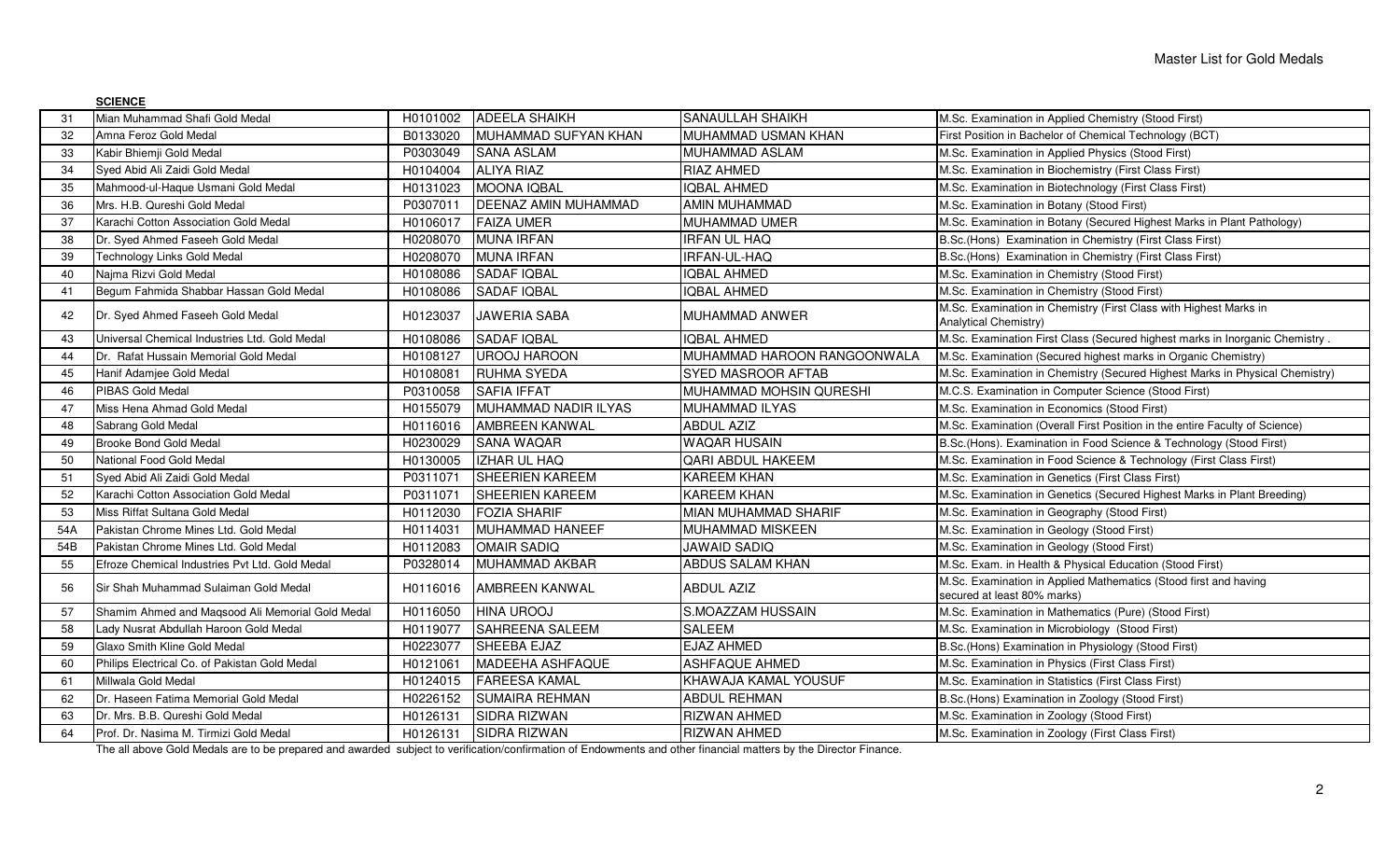## **PHARMACY**

| Hakeem Sons Chemical Industries Gold Medal | R-212   | <b>I</b> UZMA FAROOQ | IFAROOQ AHMED | B.Pharm. Examination in Pharmacy (Stood First)       |
|--------------------------------------------|---------|----------------------|---------------|------------------------------------------------------|
| Prof. S.M.S. Zoha Gold Medal               | $R-212$ | <b>I</b> UZMA FAROOQ | IFAROOQ AHMED | B.Pharm. Examination (Secured best CGPR in Pharmacy) |
| Fauzia Rashid Gold Medal                   | $R-212$ | <b>IUZMA FAROOQ</b>  | IFAROOQ AHMED | B.Pharm. Examination in Pharmacy (Stood First)       |
| Amna Feroz Gold Medal                      | $R-212$ | <b>I</b> UZMA FAROOQ | IFAROOQ AHMED | B. Pharm. Examination in Pharmacy (Stands First)     |

## **ISLAMIC STUDIES**

| Ebrahim Bawani Gold Medal              | H0266050  | INIDA NASIR          | IMUHAMMAD NASIR       | B.A. (Hons). Examination in Islamic Learning (First Class First) |
|----------------------------------------|-----------|----------------------|-----------------------|------------------------------------------------------------------|
| Muhammad Ali Habib Memorial Gold Medal | H006600   | <b>ABIDA PERVEEN</b> | <b>JABDUL RASHEED</b> | M.A. Examination in Islamic Learning (First Class First)         |
| Saivid Yagoob Zaidi Gold Medal         | P03104007 | <b>IABIDA</b>        | <b>IAFZAL KHOKHER</b> | M.A. Examination in Al-Qur'an & Sunnah (First Class First)       |

## **COMMERCE & BUSINESS ADMINISTRATION**

| 80   |                                                |           | Dr. Muhammad Ali Siddiqui      | Agha Ali Mustehsan Siddiqui | D.Litt In Pakistan Studies Centre                             |
|------|------------------------------------------------|-----------|--------------------------------|-----------------------------|---------------------------------------------------------------|
| 79   |                                                |           | Dr. Muhammad Athar Anis Tariq  | <b>Ch.Khushi Muhammad</b>   | D.Sc. In Botany                                               |
|      |                                                |           |                                |                             |                                                               |
| 78   | Habib Bank Gold Medal                          | H01107037 | <b>SAIRA MUSHEER AHMED</b>     | <b>MUSHEER AHMED</b>        | Best performance in Finance at the M.B.A. Examination.        |
|      | Abdul Fancy Gold Medal                         | P03108009 | ASAD ABDUL RAZZAQUE            | <b>HAJI ABDUL RAZZAQUE</b>  | Best performance in Accounting at the M.B.A. Examination.     |
| 76   | West Pakistan Industrial Dev. Corp. Gold Medal |           | P03108050 QURRAT UL ANN SHAHID | <b>ISHAHID MAJEED</b>       | Best performance in Management at the M.B.A. Examination.     |
| - 75 | Pakistan Tobacco Co. Gold Medal                |           | H01107039 SAMEERA AHMED        | <b>RISAL AHMED</b>          | Best performance in Marketing at the M.B.A. Examination.      |
|      | West Pakistan Management Assoc. Gold Medal     | H01107037 | <b>SAIRA MUSHEER AHMED</b>     | <b>MUSHEER AHMED</b>        | Overall best performance at the M.B.A. Examination.           |
| 73   | W.P.M.A. Akbar Masood Memorial Gold Medal      | H02107051 | ISAMIA HASAN                   | ZIA UL HASAN ARIF           | Overall best performance at the B.B.A. (Honours) Examination. |
| -12  | Premier Distributors Gold Medal                | P0357089  | <b>ISAQIB OMER SAEED</b>       | <b>SAEED AHMED</b>          | M.Com. Examination (Stood First)                              |

The all above Gold Medals are to be prepared and awarded subject to verification/confirmation of Endowments and other financial matters by the Director Finance.